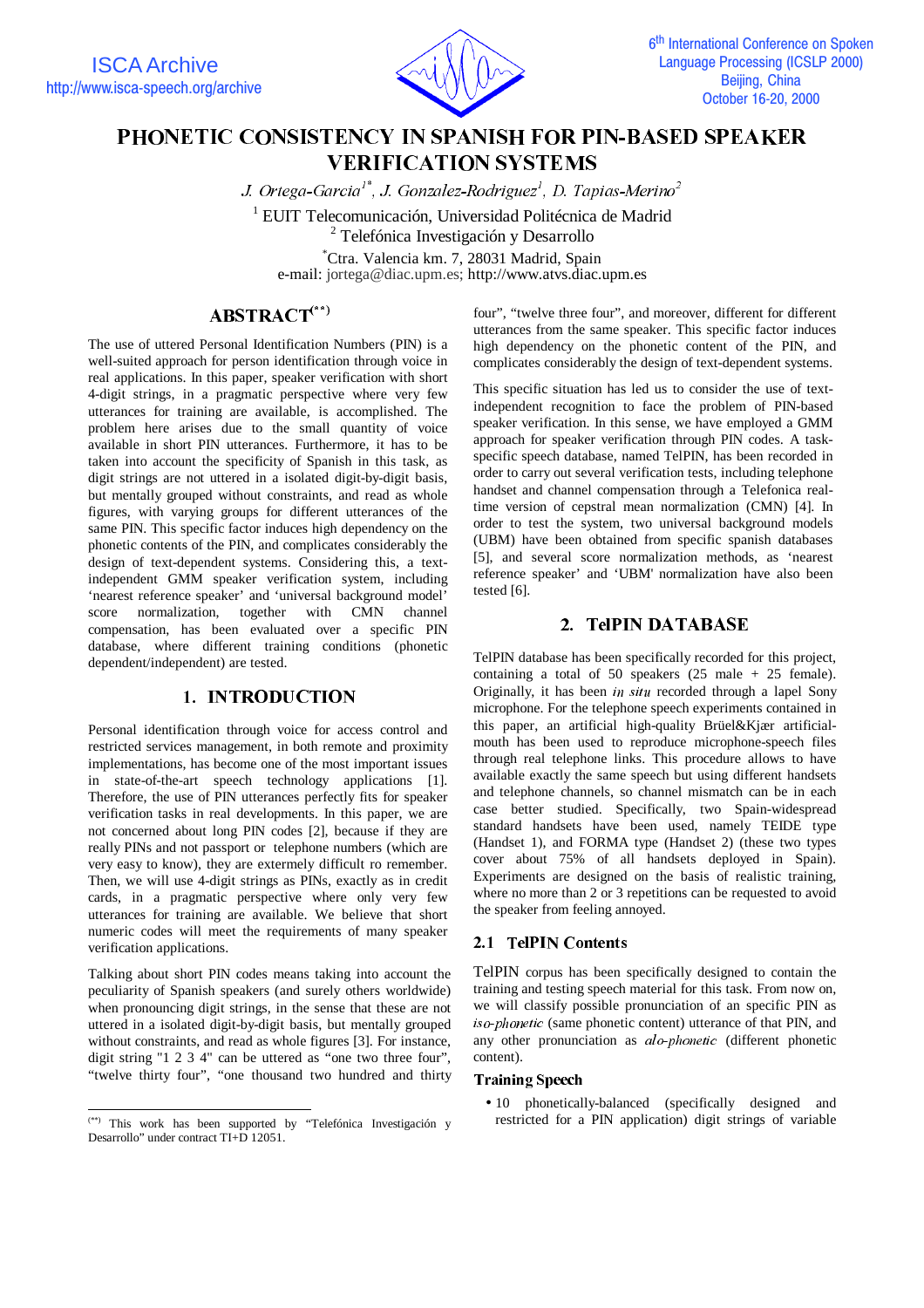length, common to all speakers. With this material, we can construct PIN pronunciation-independent speaker models.

• 3 repetitions of specific PIN per speaker, all pronounced in an iso-phonetic way, for pronunciation-dependent speaker models with one, two or three PIN repetitions.

### Testing speech

- 5 repetitions of iso-phonetic specific PIN per speaker.
- 2 more repetitions of specific PIN per speaker, but this time pronounced in an free alo-phonetic way. In this way, we can test the system with different pronunciations of the correct PIN.
- 2 other PIN, one repetition each, corresponding to other speakers personal PIN code. These utterances will be used to determine how the system operates with deliberate or intentional speakers.

### 2.2 TelPIN tasks

#### Training Tasks

- Training task  $TR$  STR: 1 GMM per speaker is trained with  $10$  common (for all speakers) phonetically-balanced digit strings. This means phonetic content is the same for all speakers, and no specific PIN information is used.
- Training tasks TR\_NPIN: 1 GMM per speaker is trained with N repetitions of his/her PIN. As N ranges from 1 to 3, three different models per speaker are obtained.

#### **Testing Tasks**

- TEST\_A: False rejection (FR) curves obtained with 5 repetitions of iso-phonetic PIN utterances. False acceptance (FA) curves obtained with 2 PIN corresponding to  $intential$  impostors (same PIN as target speaker).
- TEST\_B: FR curves obtained with 5 repetitions of isophonetic PIN utterances. FA obtained using all non-target speakers as causal or *unintentional* impostors (pronouncing their own PIN).

### **3. SPEAKER VERIFICATION SYSTEM**

In order to perform speaker verification tests over the available data, a text-independent automatic speaker verification system, based in Gaussian Mixture Model (GMM) approach, has been employed. 8 Mel-frequency cepstral coefficients (MFCC) plus 8 ∆MFCC and 8 ∆∆MFCC, have been used as feature vectors in all cases. Frames of 32 ms. taken every 16 ms., with Hamming windowing and pre-emphasis factor of 0.97 are used as input to the system.

Tests without normalization and with likelihood-domain (score) normalization [1] have been accomplished. As the density at point  $X$  (input sequence) for all speakers other than the true speaker, S, is frequently dominated by the density for the nearest reference speaker, nearest reference speaker normalization criterion has been applied:

$$
\log L(X) = \log p(X|S = S_C) - \max_{S \in \text{ref}, S \neq S_C} \log p(X|S)
$$

where  $S<sub>c</sub>$  means claimed speaker model. Another normalization criterion has been used, corresponding to the so called universal background model (UBM) normalization, that is:

$$
logL(X) = logp(X|Sc) - logp(X|SU)
$$

where  $S<sub>c</sub>$  means claimed speaker model and  $S<sub>U</sub>$  means universal (generic) model. The design of the universal model, in the sense of selecting appropriate training material, remains the cornerstone of the whole procedure.

System performance will be provided as average Equal Error Rate (EER) [7], for each case, because we would need too much DET curves [8] to be included in this paper to report all the experiments performed. No separate impostor population is used, so non-target speakers are considered as impostors in each case.

### 4. EXPERIMENTAL RESULTS

GMMs are statistical models in which underlying temporal structure of speech is lost. This property makes them suitable for the text-independent speaker verification problem. Anyway, if training and testing is accomplished using the same phonetically-specific (short) utterance (PIN, password, passport code, etc), the model will be speaker and phonetically specific, hence tending to reject other non-specific utterances. A number of experiments have been performed, and results are presented subsequently.

#### • Experiment 1: Microphone speech

Experiment 1 establishes benchmark results, as same session, same microphone speech is used in all cases. As stated previously, there are two different training procedures, generating 4 different models per speaker, namely: TR\_STR, models trained with 10 common (unspecific) digit strings, and TR\_NPIN, models trained with  $N$  repetitions of PIN,  $N$  varying from 1 to 3. Tests are accomplished considering male and female separate populations, and also using all of them together. No kind of score normalization is used in this test. Table 1 shows results of Experiment 1.

| $EER(\% )$ | Gender | TR STR |      | TR 1PIN TR 2PIN TR 3PIN |      |
|------------|--------|--------|------|-------------------------|------|
|            | Male   | 4.75   | 2.56 | 0.01                    | 0.00 |
| TEST_A     | Female | 1.14   | 0.14 | 0.00                    | 0.00 |
|            | All    | 2.70   | 0.22 | 0.00                    | 0.00 |
| TEST_B     | Male   | 4.23   | 0.57 | 0.00                    | 0.00 |
|            | Female | 0.93   | 0.86 | 0.27                    | 0.00 |
|            | All    | 3.42   | 1.32 | 0.38                    | 0.39 |

Table 1: Benchmark microphone speech results.

From Table 1, some conclusions can be derived: specific PIN training (TR\_1PIN) is more effective that generic digit string training (TR\_STR). With only 1 repetition of PIN code, results are good enough. With 2 or 3 repetitions, less than 0.4% error is observed. TEST\_A (deliberate impostors) and TEST\_B (undeliberate impostors) show similar results.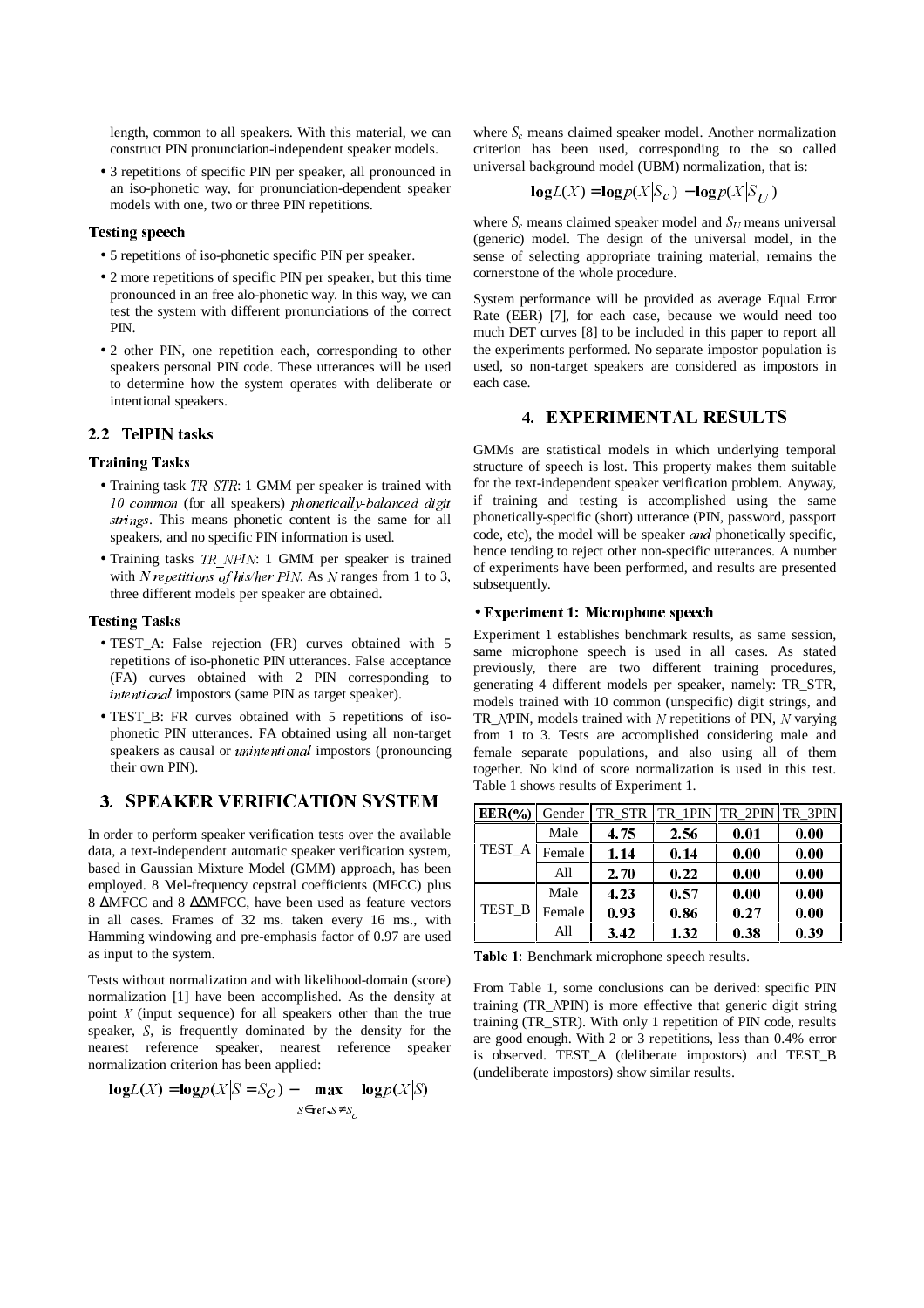### • Experiments 2 and 3: Telephone speech, matched conditions

In Experiment 2, Handset 1 ('TEIDE' type) is used for training and testing. Same tests as in Experiment 1. Nevertheless, in this case nearest reference speaker normalization is also shown. Results of Experiment 2 can be found in Table 2.

| $EER(\% )$ |        | Gender    TR_STR    TR_1PIN    TR_2PIN    TR_3PIN        |                               |                         |         |
|------------|--------|----------------------------------------------------------|-------------------------------|-------------------------|---------|
| TEST_A     | Male   | 4.3/0.0                                                  |                               | 2.3/0.010.0/0.010.0/0.0 |         |
|            | Female | 3.2/2.6                                                  | 1.8/0.0                       | 1.0/0.0                 | 0.4/0.0 |
|            | All    |                                                          | $3.7/0.2$   2.0/0.2   0.5/0.0 |                         | 0.2/0.0 |
| TEST_B     | Male   | $\left  19.4/0.0 \right $ 5.1/0.1   0.5/0.0              |                               |                         | 0.3/0.0 |
|            | Female | $\left  18.3/0.1 \right  2.7/0.7 \left  0.7/0.4 \right $ |                               |                         | 0.2/0.4 |
|            | All    | $\left  12.2/0.1 \right $ 3.2/0.1   0.4/0.0              |                               |                         | 0.2/0.0 |

Table 2: Telephone speech, Handset 1, matching conditions. EERs expressed without/with nearest reference speaker normalization.

In Experiment 3, Handset 2 ('FORMA' type) is used for training and testing. Same tests as in Experiment 2, including nearest reference speaker normalization as in previous table. Table 3 shows results of Experiment 3.

| $EER(\%)$ | Gender |         | TR_STR TR_1PIN TR_2PIN TR_3PIN                                       |                                   |                 |
|-----------|--------|---------|----------------------------------------------------------------------|-----------------------------------|-----------------|
| TEST_A    | Male   | 2.4/0.2 |                                                                      | $0.8/0.0$   $0.1/0.0$   $0.0/0.0$ |                 |
|           | Female | 3.3/4.6 | 2.6/0.0                                                              | 1.1/0.0                           | 0.5/0.0         |
|           | All    | 2.9/0.3 | 1.7/0.0                                                              | 0.6/0.0                           | 0.3/0.0         |
| TEST_B    | Male   |         | $\left  19.6/0.4 \right $ 3.6/0.1   0.8/0.0                          |                                   | $\vert$ 0.1/0.0 |
|           | Female |         | $\left  20.5/0.2 \right $ 3.1/0.0   0.7/0.0                          |                                   | $\vert$ 0.1/0.0 |
|           | All    |         | $\parallel$ 12.9/0.2 2.7/0.1 $\parallel$ 0.5/0.0 $\parallel$ 0.1/0.0 |                                   |                 |

Table 3: Telephone speech, Handset 2, matching conditions. EERs expressed without/with nearest reference speaker normalization

Results found in Experiments 2 and 3, with telephone speech and matching conditions, show how specific PIN training (TR\_1PIN) is much more effective that generic digit string training (TR\_STR). It is also remarkable the fact that testing identical PINs (TEST\_A, deliberate impostors) with generic training concentrates only on speaker identity, whereas different PINs (TEST\_B, casual impostors) with generic digit string training relies not only on identity but also on phonetic similarity of testing contents, which always occurs with respect to a non-specific phonetic model (TR\_STR). It is also shown how 2 PIN repetitions may suffice for obtaining good speaker verification results. The use of score normalization has improved results outstandingly.

#### • Experiment 4: Telephone speech, handset mismatch

In Experiment 4, telephone speech is used, and the effect of training with one handset and testing with other different handset is presented. Table 4 presents results in the form CASE1/CASE2, where CASE1 means training with Handset 1 and testing with Handset 2, whereas CASE2 means the opposite. Nearest reference speaker normalization is used in all cases.

| $EER(\%)$ |        |         | Gender    TR_STR    TR_1PIN    TR_2PIN    TR_3PIN |  |
|-----------|--------|---------|---------------------------------------------------|--|
| TEST_A    | Male   |         | $1.5/0.8$   0.7/0.8   0.0/0.0   0.4/0.0           |  |
|           | Female |         | $1.3/8.1 \mid 0.3/1.7 \mid 0.0/1.4 \mid 0.0/0.7$  |  |
|           | All    | 0.4/1.5 | $\vert 0.4/0.6 \vert 0.0/0.7 \vert 0.2/0.4$       |  |
| TEST B    | Male   |         | $2.2/0.7$   1.5/2.2   0.0/0.0   0.0/0.0           |  |
|           | Female | 6.6/3.4 | $\mid 0.1/0.1 \mid 0.1/0.1 \mid 0.0/0.2 \mid$     |  |
|           | All    |         | $3.0/1.5$   $1.1/1.0$   $0.0/0.1$   $0.0/0.1$     |  |

Table 4: Telephone speech, handset cross-mismatching conditions. Score normalization applied in all cases.

The effect of channel mismatching worsens results with respect to Experiments 2 and 3. Anyway, as it can be derived from Table 4, score normalization techniques are also effective for channel mismatching. It is remarkable that from 2 repetitions of PIN for training (TR\_2PIN), EER smaller (or much smaller) than 0.7% are obtained.

### • Exp. 5: Telephone speech, handset mismatch, CMN and UBM Normalization

In this case, when training is accomplished with only Handset 2 information, we are presenting testing results when matching conditions occur (Handset 2), and when mismatching conditions (Handset 1) verify. For the score normalization stage, nearest reference speaker method is still used, but it is also compared with universal background model normalization.

Two different universal models are used. The first of them has been obtained from GAUDI/AHUMADA speech database [4], which is completely independent from TelPIN speech data. The other model is derived directly from TelPIN data. Table 5 shows Experiment 5 results, comparing all these score normalization methods and using in all cases CMN channel compensation.

| $EER(\% )$    | TEST J | TRAIN   | NoNor | <b>Nearest</b> | Gaudi | TelPin |
|---------------|--------|---------|-------|----------------|-------|--------|
|               |        | TR STR  | 4.7   | 0.1            | 0.6   | 1.3    |
|               | A      | TR 1PIN | 1.5   | 0.0            | 0.1   | 0.3    |
|               |        | TR 2PIN | 0.6   | 0.0            | 0.1   | 0.0    |
| Match         |        | TR 3PIN | 0.4   | 0.0            | 0.0   | 0.0    |
|               |        | TR STR  | 17.7  | 0.1            | 2.8   | 3.0    |
|               | B      | TR 1PIN | 3.2   | 0.1            | 0.3   | 0.4    |
|               |        | TR 2PIN | 0.8   | 0.3            | 0.0   | 0.1    |
|               |        | TR 3PIN | 0.7   | 0.0            | 0.0   | 0.0    |
| Mis-<br>match |        | TR STR  | 7.1   | 0.3            | 1.6   | 2.4    |
|               | А      | TR 1PIN | 3.3   | 0.1            | 0.7   | 0.8    |
|               |        | TR 2PIN | 1.0   | 0.4            | 0.4   | 0.4    |
|               |        | TR 3PIN | 0.6   | 0.0            | 0.0   | 0.0    |
|               |        | TR STR  | 18.4  | 0.2            | 3.9   | 4.9    |
|               | B      | TR 1PIN | 5.4   | 0.2            | 1.3   | 1.2    |
|               |        | TR 2PIN | 2.0   | 0.0            | 0.1   | 0.1    |
|               |        | TR 3PIN | 0.8   | 0.0            | 0.1   | 0.0    |

Table 5: Verific. results with channel match and mismatch, making use of CMN and several score normalization methods.

In a general manner, it can be said that, without score normalization, CMN will slightly degrade results in matched conditions, and will remarkably contribute to improve results in mismatched conditions. When CMN is combined with nearest reference speaker normalization method, results will improve in all cases, producing in our case verification error rates under